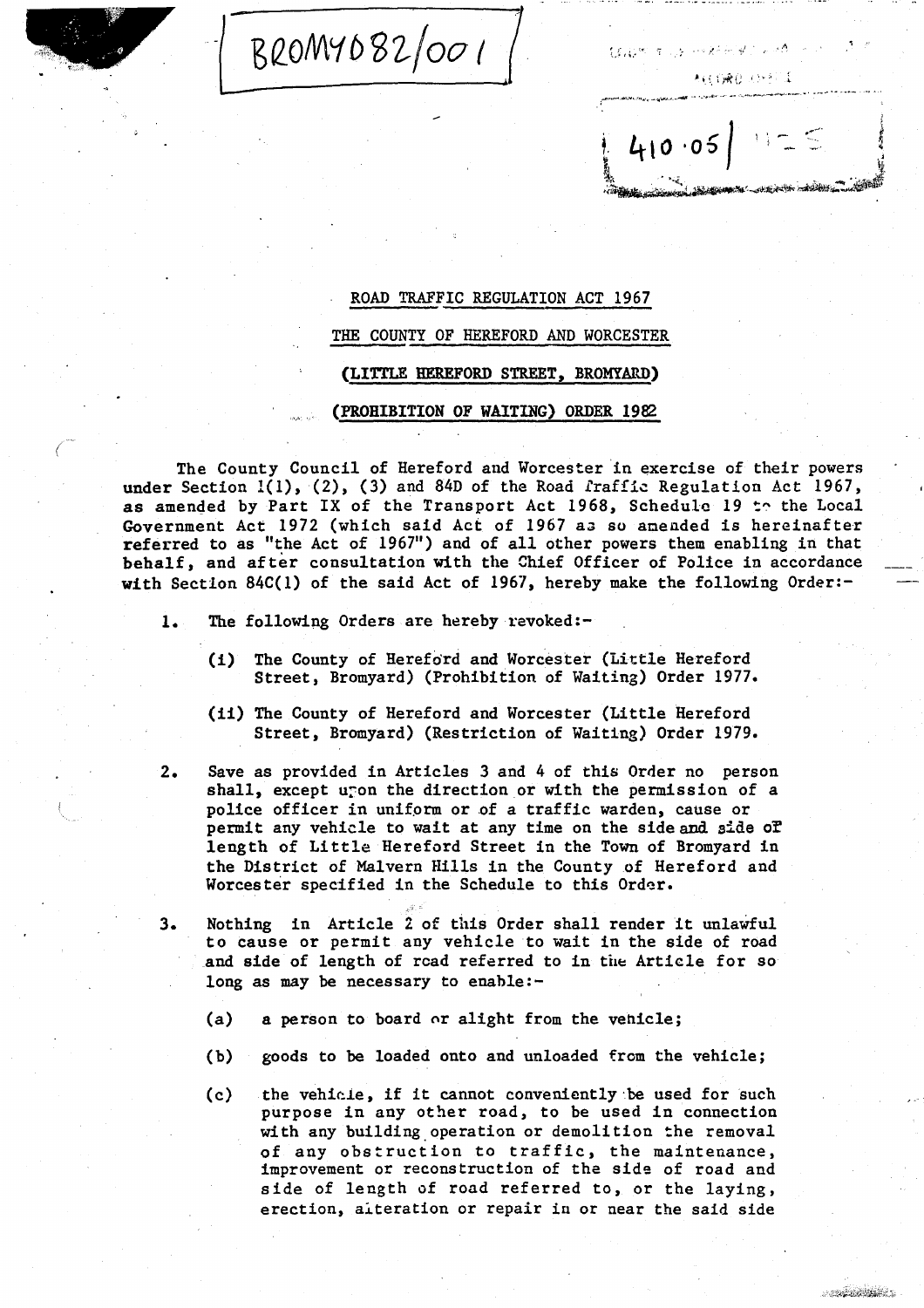of road and side of length of road of any sewer or of any main, pipe or apparatus for the supply of gas, water or electricity, or of any telegraphic line as defined in the Telegraph Act 1878;

- $(d)$  the vehicle, if it cannot conveniently be used for such purpose in any other road, to be used in pursuance of statutory powers or duties;
- (e) the vehicle to be used for the purpose of delivering or collecting postal packets as defined in Section 87 of the Post Office Act 1953;
- $(f)$ the vehicle to be used for the purpose of removing furniture and effects from one office or dwellinghouse to another, or to such premises from a depository or from,such premises to a depository, provided notice is given twenty-four hours in advance to the police, their. consent is obtained and such reasonable conditions as they may impose are complied with;
- (g) the vehicle to be used for fire brigade, police or ambulance purposes .
- 4. Nothing' in Article 2 shall render it unlawful to cause or permit a disabled person's vehicle which displays in the relevant position a disabled person's badge, and a parking disc (on which the driver, or other person in charge of the vehicle, has marked the time at which the period of waiting began) to wait in the side of road and side of length of roadreferred to in that Article for a period not exceeding two hours (not being a period separated by an interval'of less than one hour from a previous period of waiting by the same vehicle in the same side of road and side of length of road on the same day) .
- 5.  $(1)$  In this Order:-

"disabled person's badge" has the same meaning as in The Disabled Persons .(Badges for Motor Vehicles) Regulations 1975;

"disabled person's vehicle" has the same meaning as in The Local Authorities' Traffic Orders (Exemption'for-Disabled Persons) (England and Wales) (Amendment) Regulations 1975;

"parking disc" means a disc, issued by a local authority, complying with the requirements of the British Standard Specification for Parking Discs (BS No. 4631:1970), but coloured orange, and capable of showing the quarter hour period during which a period of waiting begins .

- (2) For the purpose of this Order a vehicle shall be regarded as displaying :-
	- (a) a disabled person's badge in the relevant position, when -

**CONTRACTOR**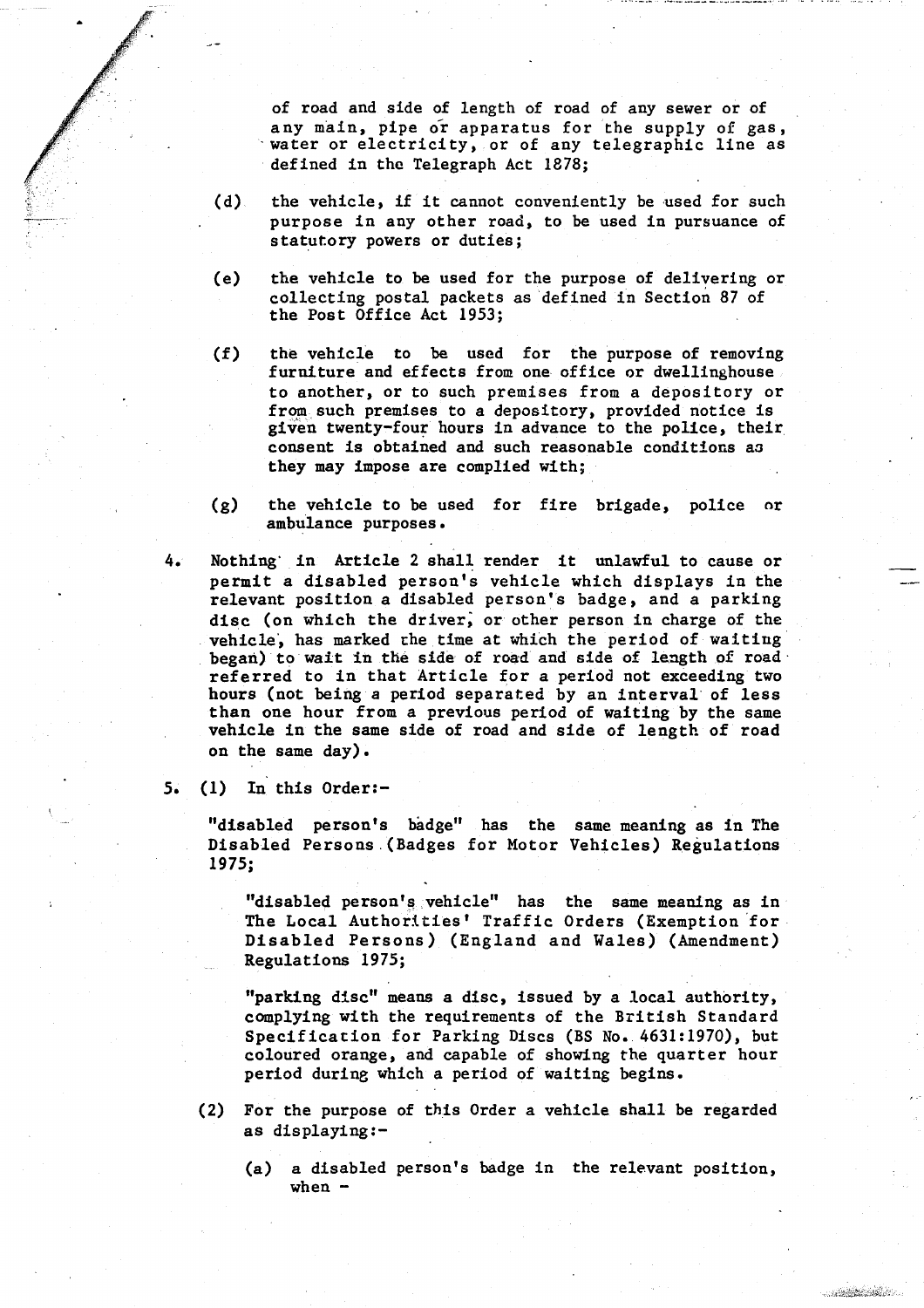- $(i)$  in the case of a vehicle fitted with a front windscreen, the badge is exhibited thereon with the obverse side facing forwards on the near side of and immediately behind the windscreen; and
- (ii) in the case of a vehicle not fitted with a front windscreen, the badge is exhibited in a conspicuous position on the front or near side of the vehicle;
- (b) a parking disc in the relevant position, when the disc is exhibited thereon with the side which shows the time facing forwards or outwards and immediately behind the windscreen or side window nearest to the kerb .
- 6. This Order shall come into operation on the 8th. day of June 1982 and may be cited as The County of Hereford and Worcester (Little Hereford Road, Bromyard) (Prohibition of Waiting) Order 1982.

Dated this 27th May 1982

The Common Seal of the County Council) of Hereford and Worcester was affixed) hereto in the presence of:

Deput, County Secretary and Solicitor

- --



**Construction of the Construction**